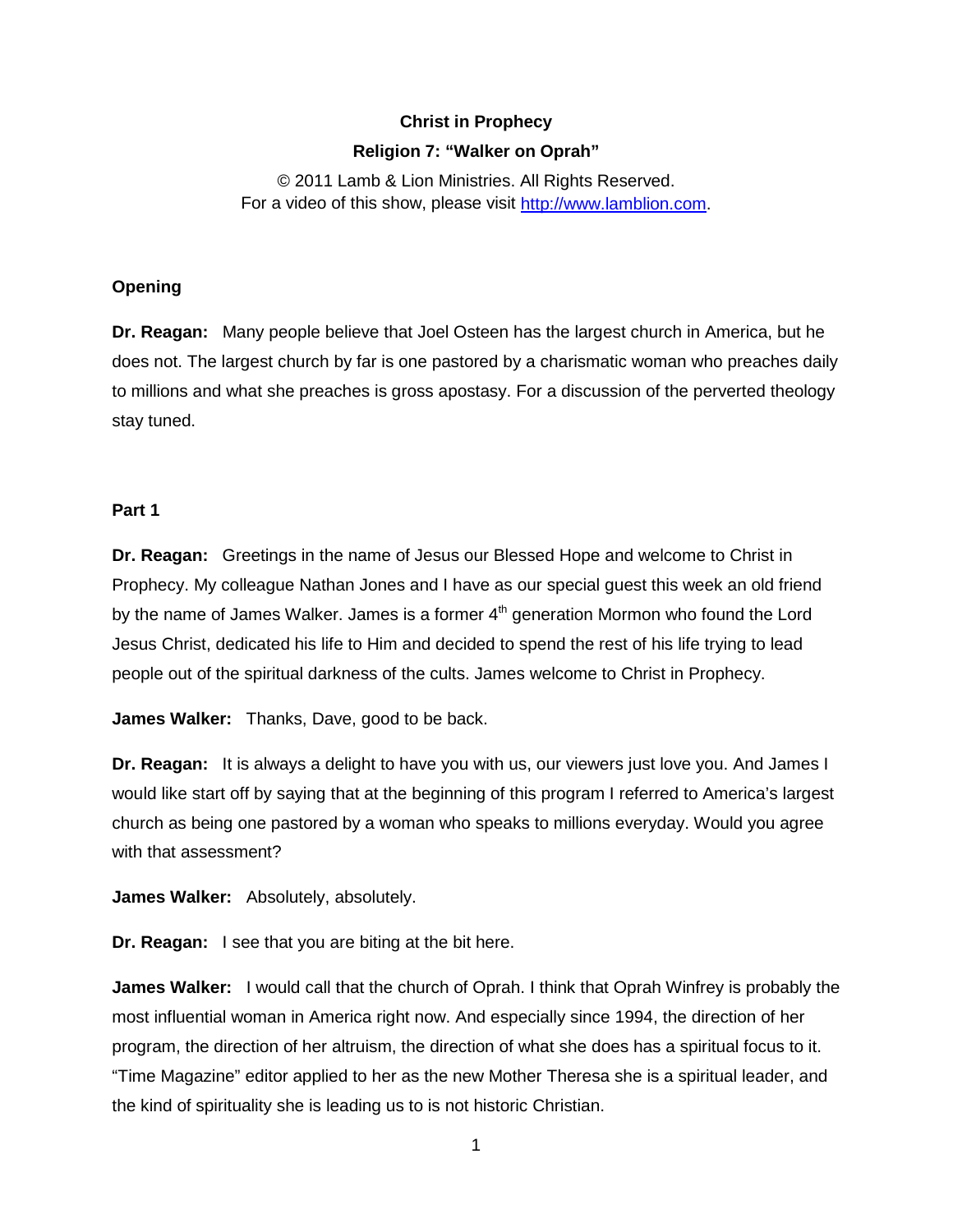**Dr. Reagan:** But I thought she was raised as a Baptist.

**James Walker:** Oprah was raised as a Baptist, but really what has happened to countless, maybe millions of American's, Oprah went through a transformation. She moved from her Judeo Christian understanding of who God is; the nature of God, and she transitioned over to a metaphysical New Age concept about who God is. And the main watershed in Oprah's life we document this took place in 1994, that is when the major shift took place. But she was raised Christian, in fact even as a little girl raised in the Baptist church felt that one day she would be a missionary, that she would be an evangelist of the Gospel.

**Nathan Jones:** That happened.

**James Walker:** It came true; unfortunately it's really not the Christian Gospel though.

**Dr. Reagan:** Well now what is it, that during this transition that caused the transition? I mean what?

**James Walker:** Well there was evidence early on that there were some misunderstanding with Oprah, she said one of her pastors in the past, she was raised in Mississippi her father a very devote Christian, but there was a pastor said that, "God was a jealous God." And she misunderstood that and thought that maybe God was insecure, and so she couldn't, she had issues with that. Nevertheless she maintained her Christian perspective, Christian worldview, but the change happened in '94. Now her pastor at this time in Chicago was a fairly well known minister by the name of Reverend Jeremiah Wright.

**Dr. Reagan:** I don't think you need to say much more.

**James Walker:** And it was while Oprah was a member of this church, this is where she met President Obama, so they met at the Church, they are members of the same church. And she rejected traditional Christian faith, I kind of wonder…

**Dr. Reagan:** So had her pastor because he was a social Gospel preacher.

**James Walker:** Yes, absolutely. It makes you wonder when you hear some of the quotes from Reverend Jeremiah Wright. When Oprah rejected traditional Christian faith was it rejecting the type of Christianity promoted by Jeremiah Wright, we may never know the answer to that question.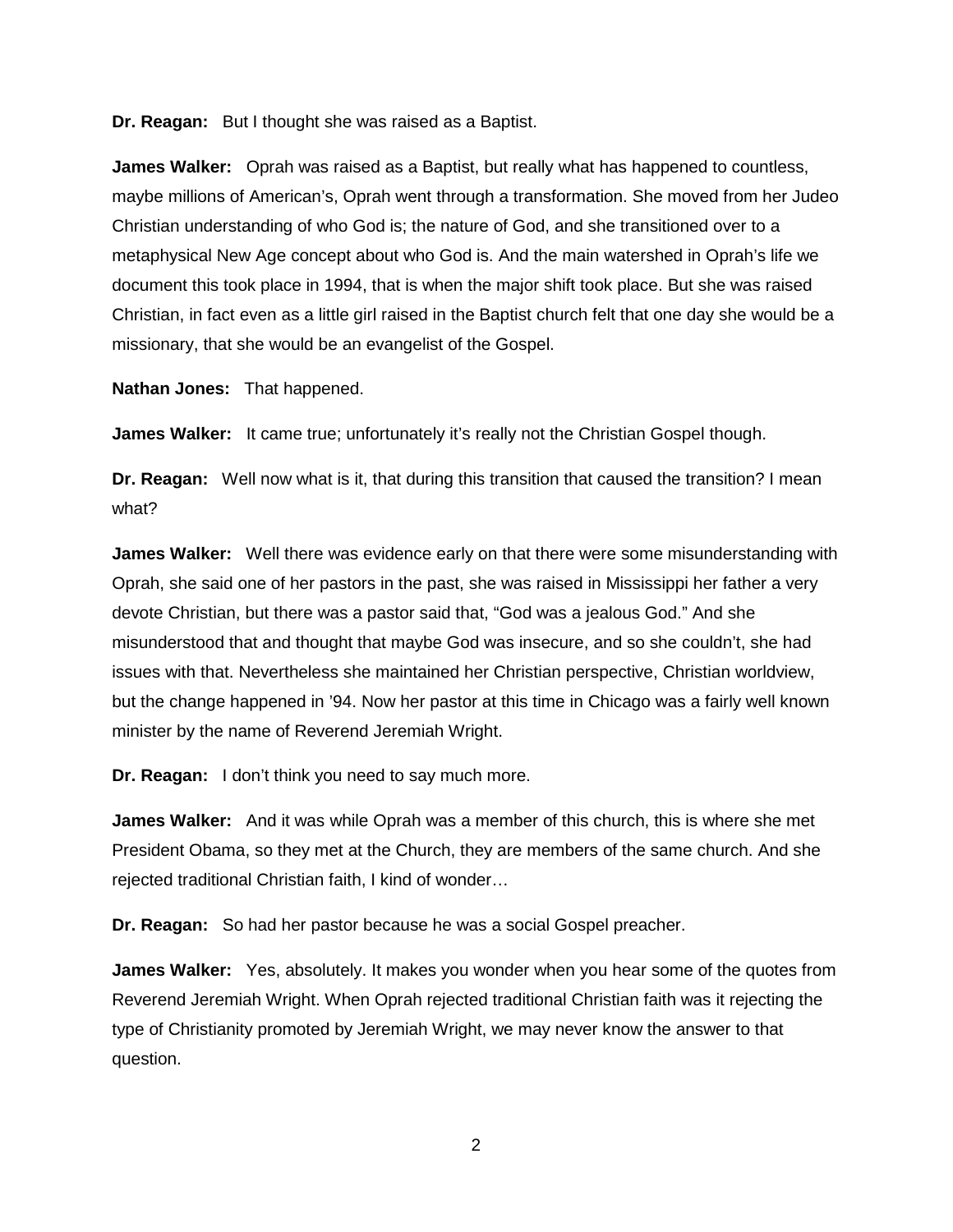**Dr. Reagan:** Alright now you say that she has veered off the path from Christianity into the New Age. What do you mean by New Age?

**James Walker:** Well New Age, it is difficult to define New Age.

**Dr. Reagan:** I know.

**James Walker:** And it is kind of an umbrella term, but basically New Age spirituality is a combination of taking, borrowing elements from various sources partly from Eastern Religion. The doctrine of Monism, the idea that all is one and that one is identified with God, that God is impersonal, everything's God; I'm God, your God, the table is God.

**Dr. Reagan:** Tree is God.

**James Walker:** Everything is God, the trees are God, and that there are elements from Taoism, from Eastern Religions, from forms of Hinduism and some from Buddhism as well. But that is mixed in with 19th Century occultism so you have things like some of the New Agers would be involved as Oprah we can document has been involved with channeling; which is where a person will put themselves in an altered state of consciousness and eligibly allow the spirit, some supernatural spirit to come inside and take control of their bodies, some dead person, or some kind of ascended master or some type of angel to come in and take control of their body. There is a mixture of things that you can kind of put under the umbrella New Age. Now Oprah doesn't like to be identified with New Age.

**Nathan Jones:** She got upset didn't she? Didn't somebody in her audience say that, "You have moved to New Age?" And she said, "I don't like crystals and all that," and she got all upset about it. So making many people think she was a Baptist.

**Dr. Reagan:** I want to focus though there on the New Age. Now let's talk for a moment of 2 things: What does the New Age believe about God? And what does he believe about Jesus?

**James Walker:** Well New Age believes in God and that God is one, but they believe that God is all and everything is God. Technically this is called pantheism.

**Dr. Reagan:** Yes, right, okay.

**James Walker:** Christianity is…

**Dr. Reagan:** So an impersonal God.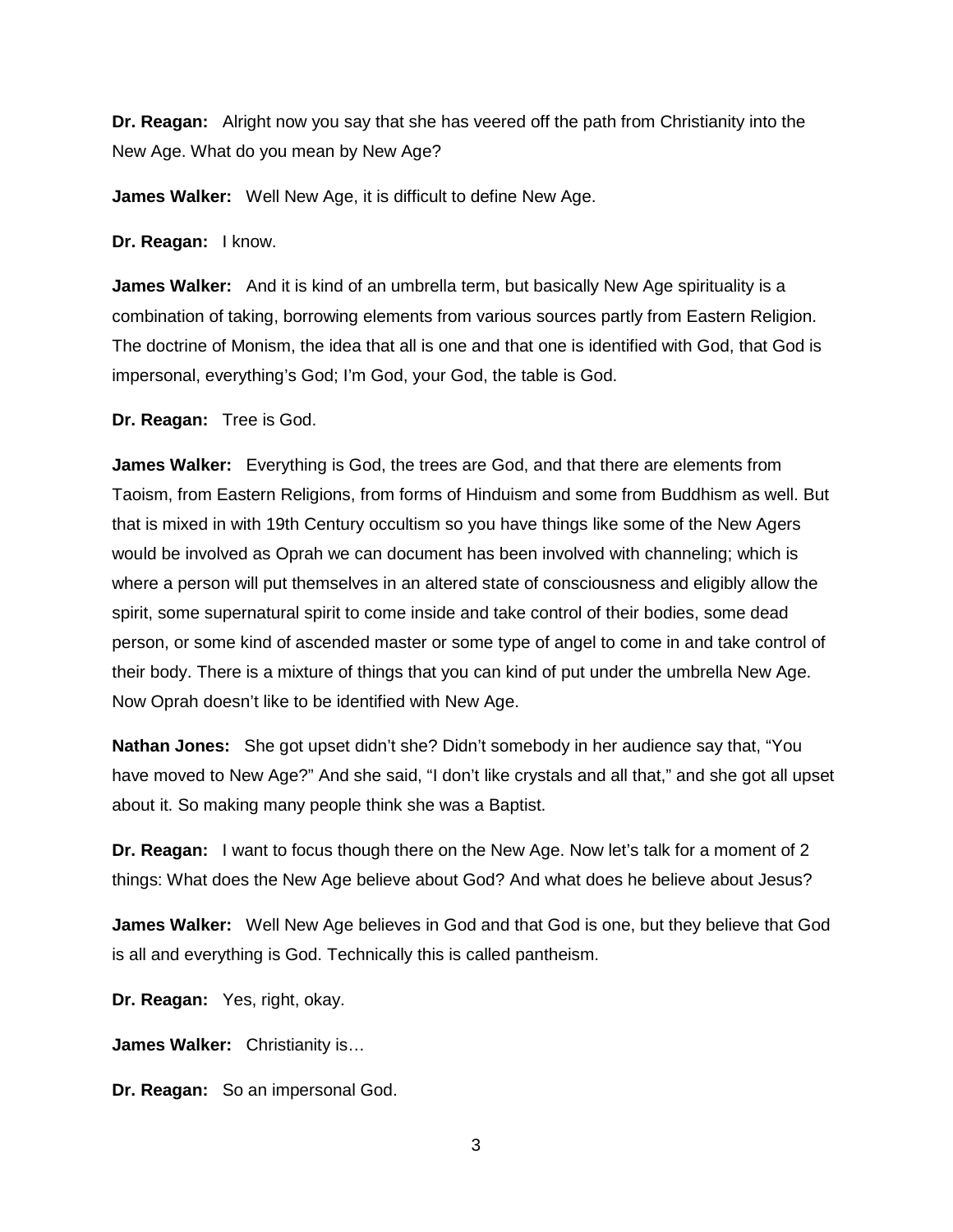**James Walker:** …monotheism. Yeah, a pantheist a New Ager would be more comfortable saying God- it, God is a force or a power or a principle not God-who.

**Dr. Reagan:** Would it be correct from a New Age viewpoint to say if you want to find God- go inside.

**James Walker:** Yes, because all is God that means you are God, you are God but you just don't know it. So what you need is some type of altered state of consciousness or some type of event that helps you go within and contact the deity that was within you, it is within the dolphins, it is within the trees, it is within all.

**Dr. Reagan:** I remember Shirley MacLaine said she used to go out to the seashore and as the ocean roared in she would raise her hands and say, "I am God, I am God, I am God, I am God."

**James Walker:** Yes.

**Dr. Reagan:** Alright, Jesus Christ.

**James Walker:** Jesus Christ, the New Agers would have a lot of respect for Jesus; Jesus was a great teacher He was. But they believe that what Jesus taught was New Age spirituality and that Jesus recognized Himself as God, but He also recognized all is God, and they will misinterpret where Jesus said, "The Kingdom of God is within you." Jesus is talking about His own self, the Kingdom of God is in their midst but they would say, "No that what Jesus meant to say, that you are God and you just don't know it."

**Dr. Reagan:** Well now I am sure there are many people who are sitting here right now and they are saying, "Oprah can't be that bad, I mean look at all the good she does; orphanages in Africa, giving away automobiles to people, and all this sort of thing. She is such a good person."

**James Walker:** You know I think she does a lot of good. And let me say I read last year Oprah's unauthorized biography came out by Kitty Kelley and I read it and you know I have watched hours and hours of the Oprah Winfrey Show, she has her own network now the OWN, Oprah owns you, the Oprah Winfrey Network, but I think, I still believe Dave that she is sincere. I think that somewhere inside that there is sincerity there, and that is why I'm not giving up on praying for Oprah. I pray for Oprah as other Christians, she would be a game changer, could you imagine.

**Dr. Reagan:** Oh, yeah.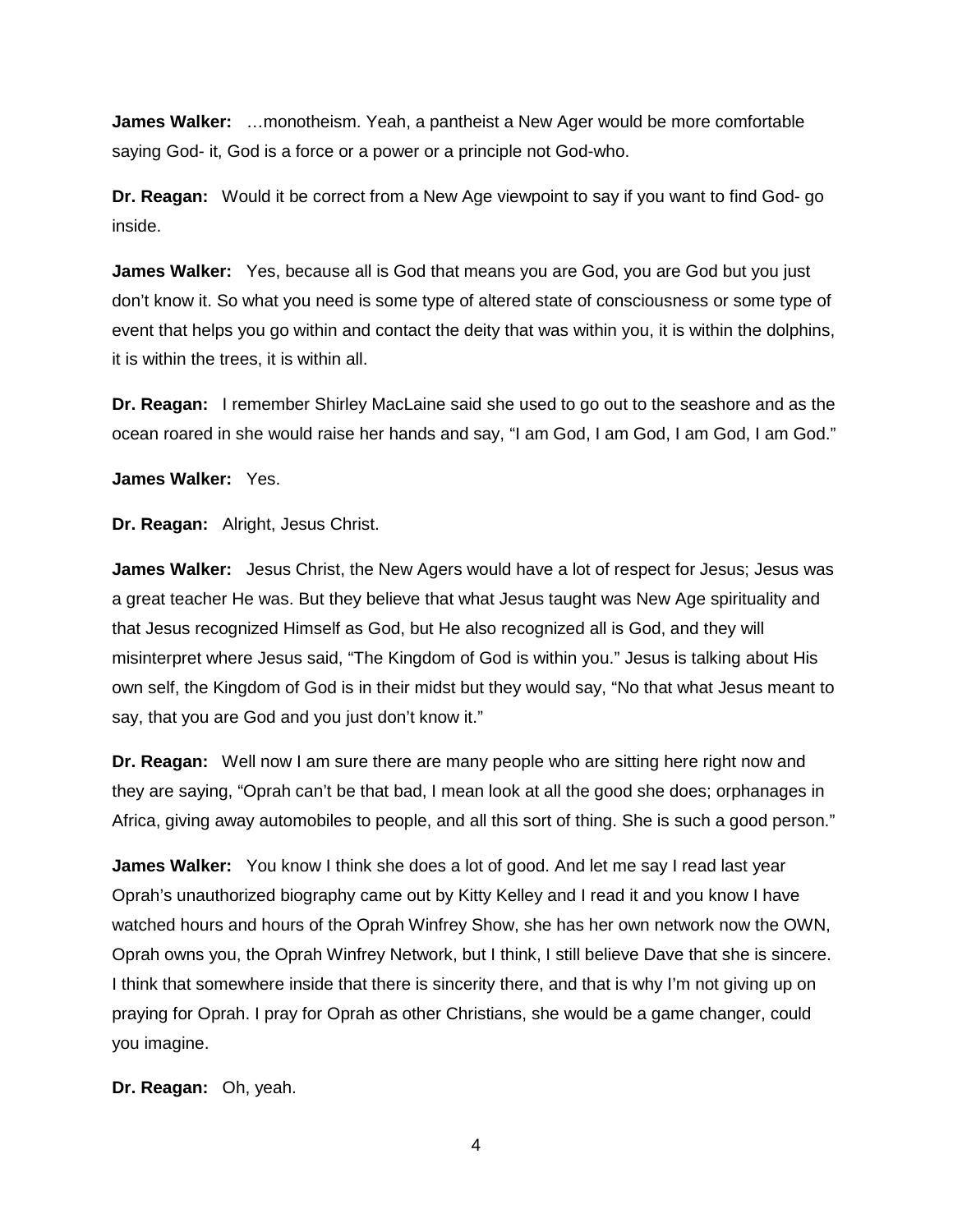**James Walker:** With her…

**Nathan Jones:** Oh, my word with her connections.

**James Walker:** …if she would transition to the true God of the Bible and true Christianity how influential that would be.

**Dr. Reagan:** No doubt about that because a few years ago she started a new aspect on her program where she would recommend a book, and instantly that book became number 1 best seller on the New York Times, and nearly all the books are New Age books.

**James Walker:** Unfortunately a lot of them are.

**Dr. Reagan:** And I want to come back and talk about those books, okay.

**James Walker:** Alright.

## **Part 2**

**Nathan Jones:** Welcome back to our interview of James Walker, President of Watchman Fellowship in Arlington, Texas. James is an expert on cults and the false religions, and his ministry has produced a catalogue of these organizations and you can get a copy through his website. James why don't you tell folks how they can get in touch with you.

**James Walker:** On our website at [www.watchman.org,](http://www.watchman.org/) we have what we call the Index of Cults and Religions, over a 1000 I think 1200 or something religious organizations, cults, occult groups, controversial doctrines practices, all cross referenced and it is a great place to go if you have heard about something to get more information, start with our Index of Cults and Religions at watchman.org.

**Nathan Jones:** I go to your website a lot, it is a great website.

**Dr. Reagan:** It is it is a wonderful one. And James, Nathan and I would like to highlight some of Oprah's apostasy from the Christian faith and from her youth by giving you some quotes to respond to. In other words we don't want to just make baseless allegations here, we want to take the words right out of her mouth, give you the quotes and have you respond to them, okay? The first one is this I quote her, "The God I believe in is a force. If you believe in rhythm of nature and believe in love, then you believe in God."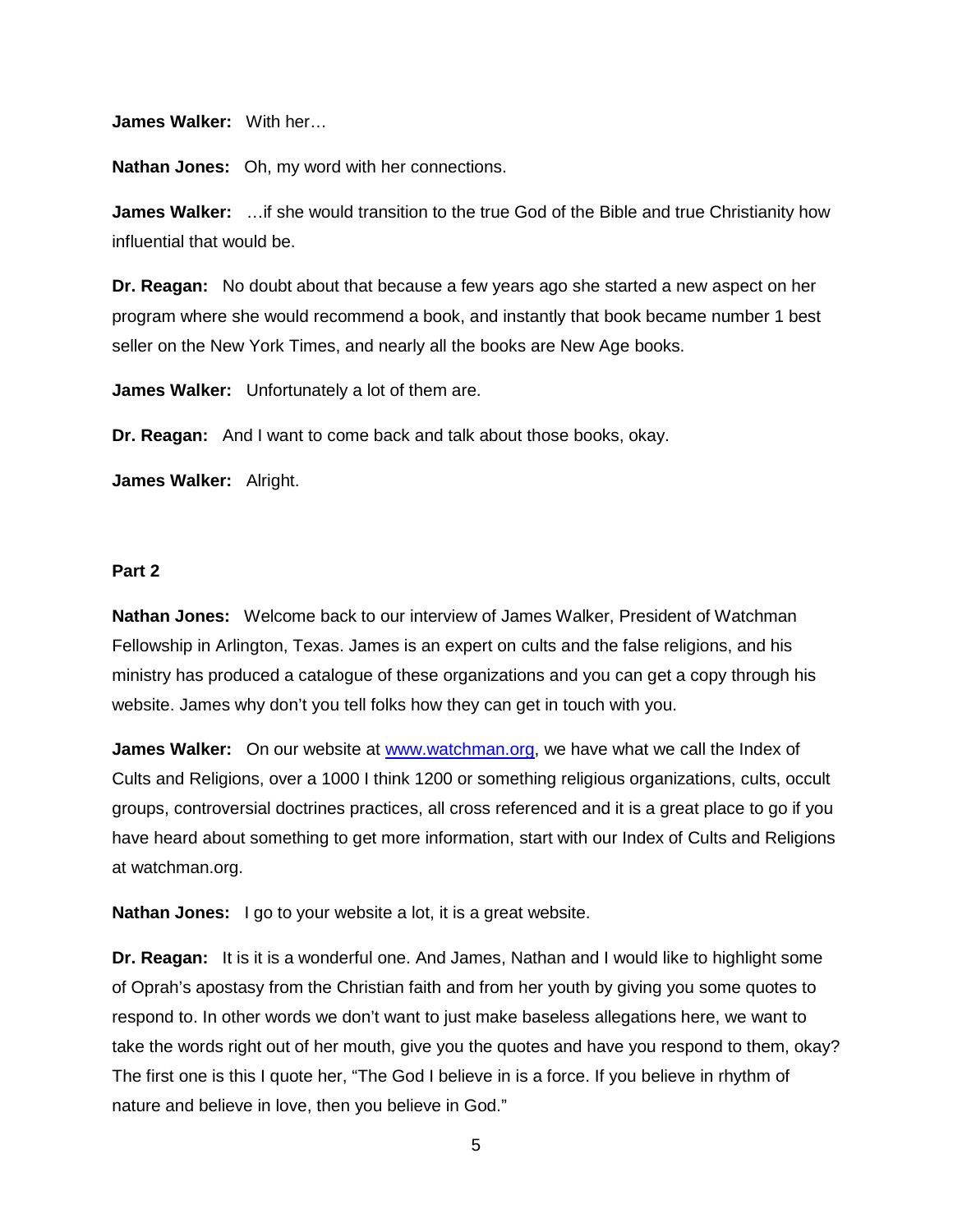**James Walker:** Yeah, this is typical most even Christians hear Oprah talk about she believes in God and they stop right there and they go, "Oh, great Oprah believes in God." But if you listen to what she says about God, God is a force, well this is the heart of pantheism.

**Dr. Reagan:** Well it sounds like Hinduism to me.

**Nathan Jones:** Sounds like Star Wars.

**James Walker:** Yes, sometimes God is not an it God is He according to the Scriptures, God is personal. But the big issue is; is God going to be an impersonal force or is God going to be a personal God that we can communicate with, have a relationship with that we can sin against, that we can repent towards. This is not the God that Oprah currently…

**Dr. Reagan:** Same theology of the Star Wars movies isn't it?

**James Walker:** Yeah, the force be with you.

**Dr. Reagan:** The force.

**James Walker:** But beware of the dark side. There you have the Taoism, that the same force which can be so helpful, beneficial, has a dark side and a light side, this in Taoism is called the yin and the yang, this is Eastern religion being manifest using Christian sounding words like God.

**Dr. Reagan:** In fact Christianity is the only religion in the world that has a personal God, a personal God. I mean for example the Koran teaches a very impersonal God.

**James Walker:** Yeah, the idea of relationship with God is foreign to all other religions.

**Dr. Reagan:** That's right.

**Nathan Jones:** How about this one; "I am not New Age anything and I resent being called that. I am just trying to open a door so that people can see themselves more clearly and perhaps be the light to get them to God." Okay, doesn't that mean she is a New Ager? I mean everything there sounds New Age?

**James Walker:** She says, "I am not New Age." And really I think Oprah is not trying to be deceitful here, I mean I don't know her heart but I think she probably honestly doesn't know that she is New Age. And she does resent being called New Age, but that is typical of people involved. I hear this all the time, "I am not New Age, in fact I don't even know what New Age is."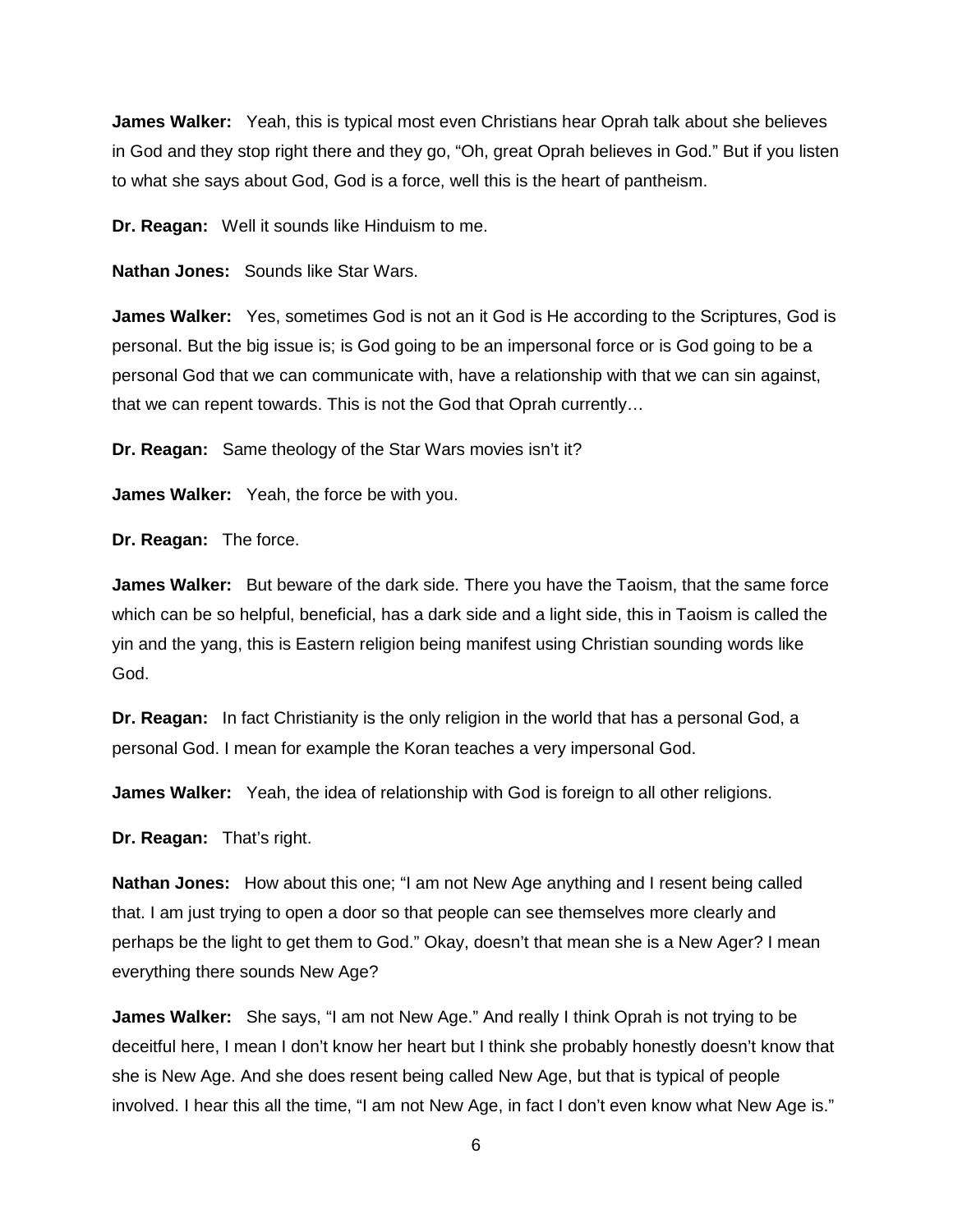Well now wait a minute if you don't know what New Age is, then how do you know that you have not bought into, that you have not integrated into your doctrine, your philosophy some of the basics of New Age. Oprah has, is friends with, promotes, endorses virtually any major New Age teacher from Shirley MacLaine which is the poster child for New Age from the 1980's all the way up to Deepak Chopra to Marianne Williamson. She is promoting these New Agers, promoting their doctrine, philosophy. I think maybe she just doesn't understand that what she is doing is so New Age.

**Dr. Reagan:** I just don't know how in the world anybody could say they are not New Age when all of her guests are New Age.

**James Walker:** Yeah.

**Dr. Reagan:** I mean it just doesn't make sense to me.

**Nathan Jones:** Channeling demons and spirits is not Christian.

**Dr. Reagan:** Yeah.

**James Walker:** And Oprah herself has channeled. It is interesting of course "The Color Purple," is what she is most known for but she did a later program in 1998 a movie called, "Beloved," where she played the part of a former slave, and the movie is all kinds of spiritualism and the occult in the movie. But one of the things is Oprah claims later in several occasions that she actually contacted her ancestors and was channeling the spirits of former slaves in order to get into the part, that she wasn't acting as much as she was allowing these spirits to come inside her and she uses the word channeling, in fact she said the whole cast was channeling.

**Nathan Jones:** Who does she think these spirits are?

**James Walker:** Well again from a Christian perspective a dead person cannot make this kind of contact with the living. The Bible calls this necromancy; and attempt to communicate with the dead. From a biblical perspective it is either a psychological disorder, the person is deceiving themselves, or the very real possibility it could be a demonic spirit pretending to be a benevolent good spirit, or some kind of dead person in what really amounts to a form of spiritualization.

**Dr. Reagan:** Well King Saul was condemned by God for doing this.

**James Walker**: Yes, absolutely.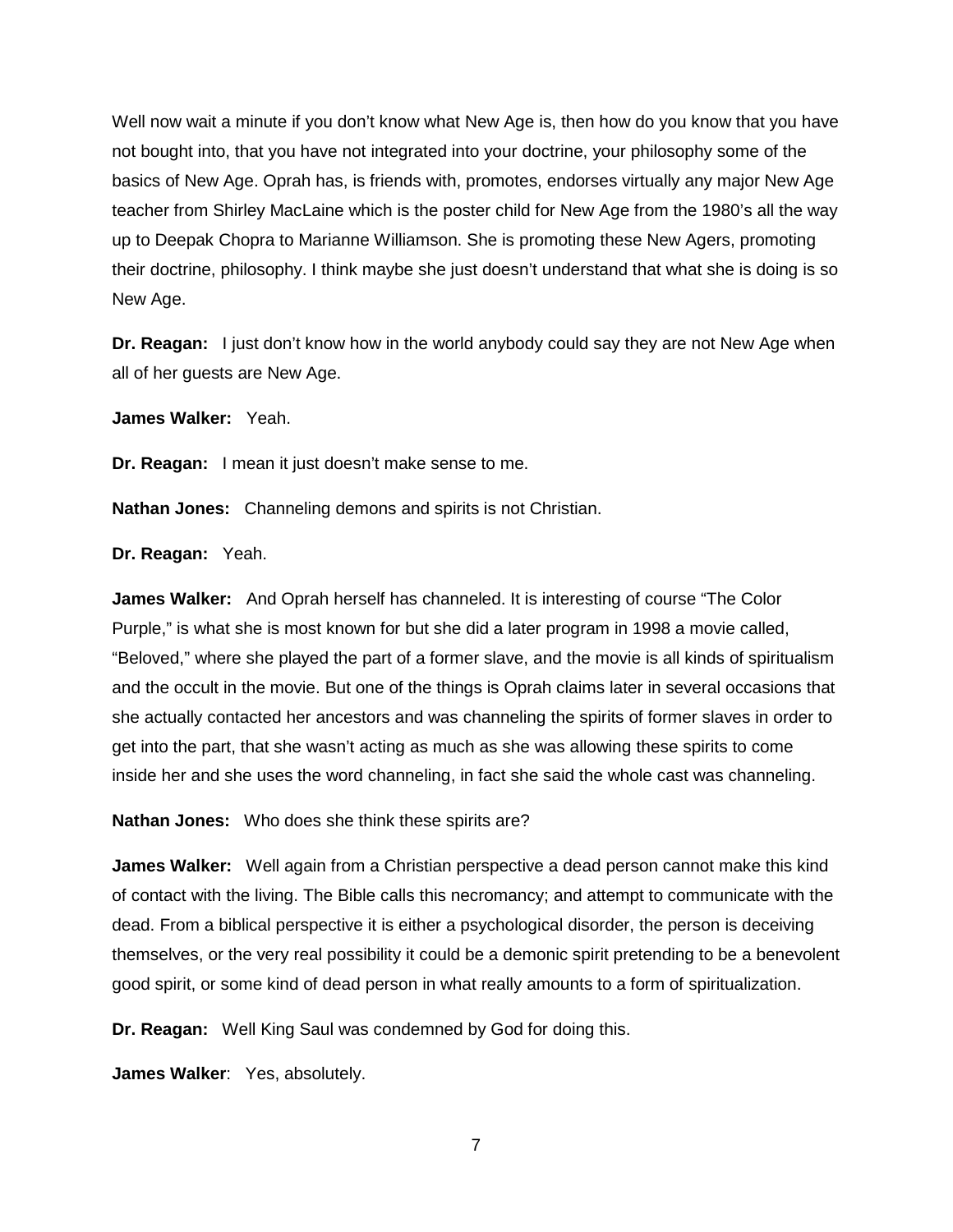**Dr. Reagan:** Now Shirley MacLaine is one of her poster children as you put it. Shirley MacLaine was on Oprah's show and she said, "The way to really find out the answer to life's questions was not by going to the Bible, but by going to your inner self through meditation." And when she said that and I quote Oprah, Oprah said, "You know that is the same as what the Bible teaches when it says, 'Ask and it shall be given, seek and you shall find.'"

**James Walker:** Yeah, again it is a misunderstanding; it is taking the Bible out of context. You are not asking, the Bible when it says, ask, seek, you are not asking Shirley MacLaine.

**Dr. Reagan:** Or yourself.

**James Walker:** You are not looking in the mirror and asking yourself. The problem is many of these New Agers are seeking God which is a good thing. The problem is they find God in the mirror. This God can not give you the desires of your heart, this God- the God you find in the mirror cannot satisfy your deepest spiritual yearnings and longings.

**Dr. Reagan:** Anyone who can find God in the mirror is in a desperate situation.

**James Walker:** Absolutely.

**Dr. Reagan:** Now Nathan I think you find a real off the wall quote from Oprah.

**Nathan Jones:** Yes.

**Dr. Reagan:** How about reading that one?

**Nathan Jones:** Yes this is really off the wall. "As I read more of Shirley MacLaine's writings," that should tell you something there, "and the Aquarian Conspiracy it seems to me that they are saying that the Bible has always said is that just many of us were brought up with more restricted, limited vision of what the Bible says." Restricted limited vision of what the Bible says?

**James Walker:** Right, now what many New Agers will do and you will find this with all whether it is Mormonism, Jehovah's Witnesses, they will take the Bible and they will try to say that the Bible actually teaches their doctrine.

**Nathan Jones:** Okay.

**James Walker:** So you will find that with the New Agers, you will find the Bible where Jesus says, "You must be born again," so they will say, "Well see Jesus said reincarnation, you must be born again, and again and again." When you take the Bible in the whole context of course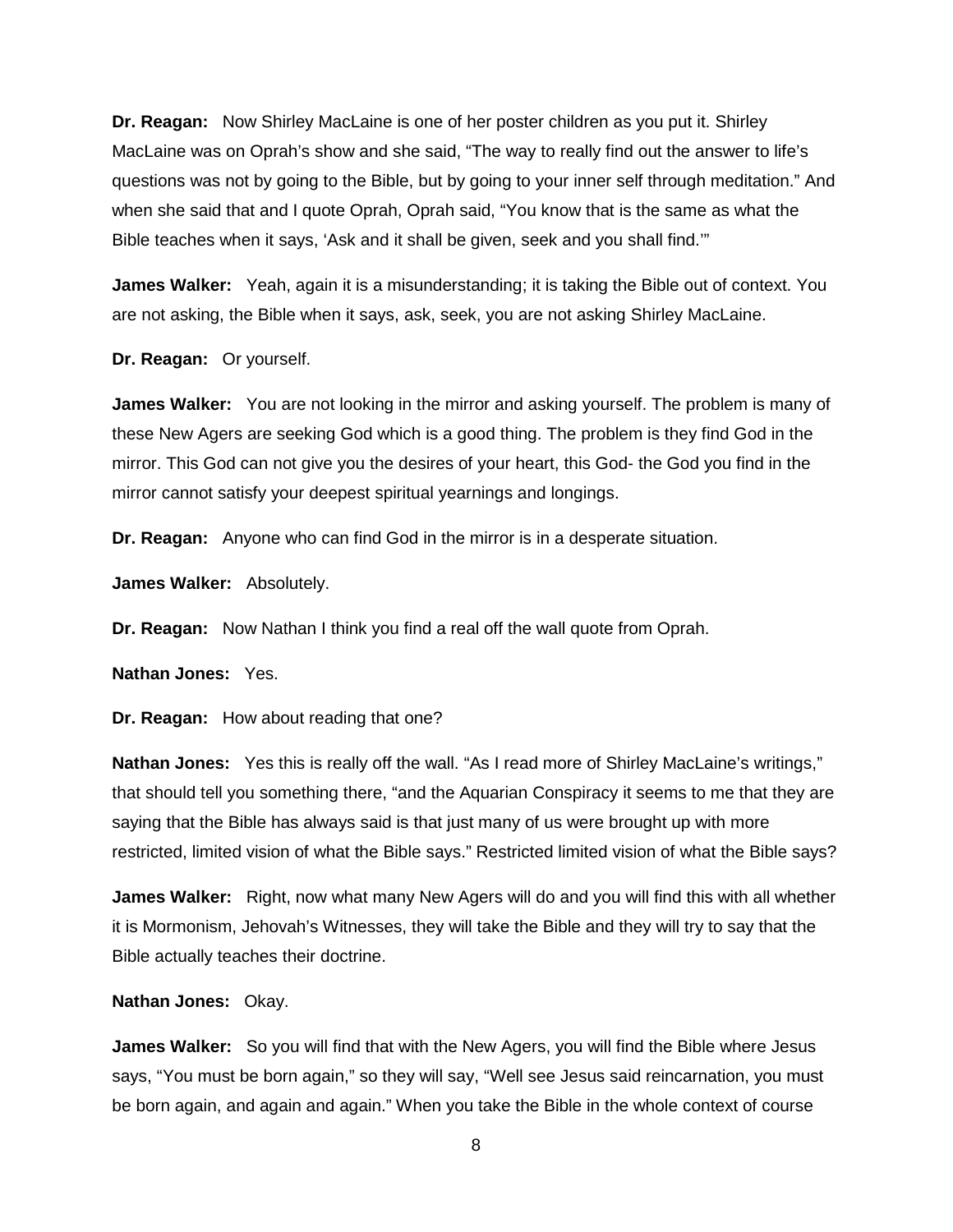you see that the Bible says, "It is appointed to all men once to die and after that the judgment." There is no reincarnation, there is a facing a judgment time where we will all stand before God and that is what the Bible really teaches. They will go through and pick things like the Kingdom of God is within you, they will take things out of context to make it appear that the Jesus and the Bible are promoting New Age spirituality.

**Nathan Jones:** Well doesn't she believe that Jesus isn't even God, that He is an ascended master something that we need to look for and become like him because we can be an ascended master like him. Isn't that the Aquarian Conspiracy?

**James Walker:** Yeah, the idea is, now they may say Jesus is God but only in the sense that everything is God; the dolphin is God, and the tree is God. So in that sense Jesus is God. But they would make a distinction, almost every New Ager between Christ and Jesus. Jesus was a mere man they would say. Where Christ is a concept or idea that Christ had of his divinity, but we all need to have that same Christ consciousness. And we can all emulate Jesus by realizing our own divinity within. Again the idea is you go within to find the truth.

**Dr. Reagan:** And in that quote that Nathan just read, she referred to the writings of Shirley MacLaine which we know are off the wall. But what is this thing that she refers to as she being impressed with the Aquarian Conspiracy?

**James Walker:** Yeah, Marilyn Ferguson wrote a book which kind of became a blueprint, "Aquarian Conspiracy," back in the 1960's. And basically it was a blueprint for taking what we know call New Age spirituality and mainstreaming it.

**Dr. Reagan:** Okay.

**James Walker:** And it is interesting to go back and see that some of these things that were theories that they would hope would be something that could be brought into place or actually, have actually happened now. So in the 1980's and 90's New Age spirituality was considered to be off the wall. It is mainstream now so you go to the bookstore it is in virtually every section of the bookstore now.

**Dr. Reagan:** Now James one of the things that Oprah has emphasized the most in recent years is something called, "The Course in Miracles," and in just a moment we want to come back and have you comment on that.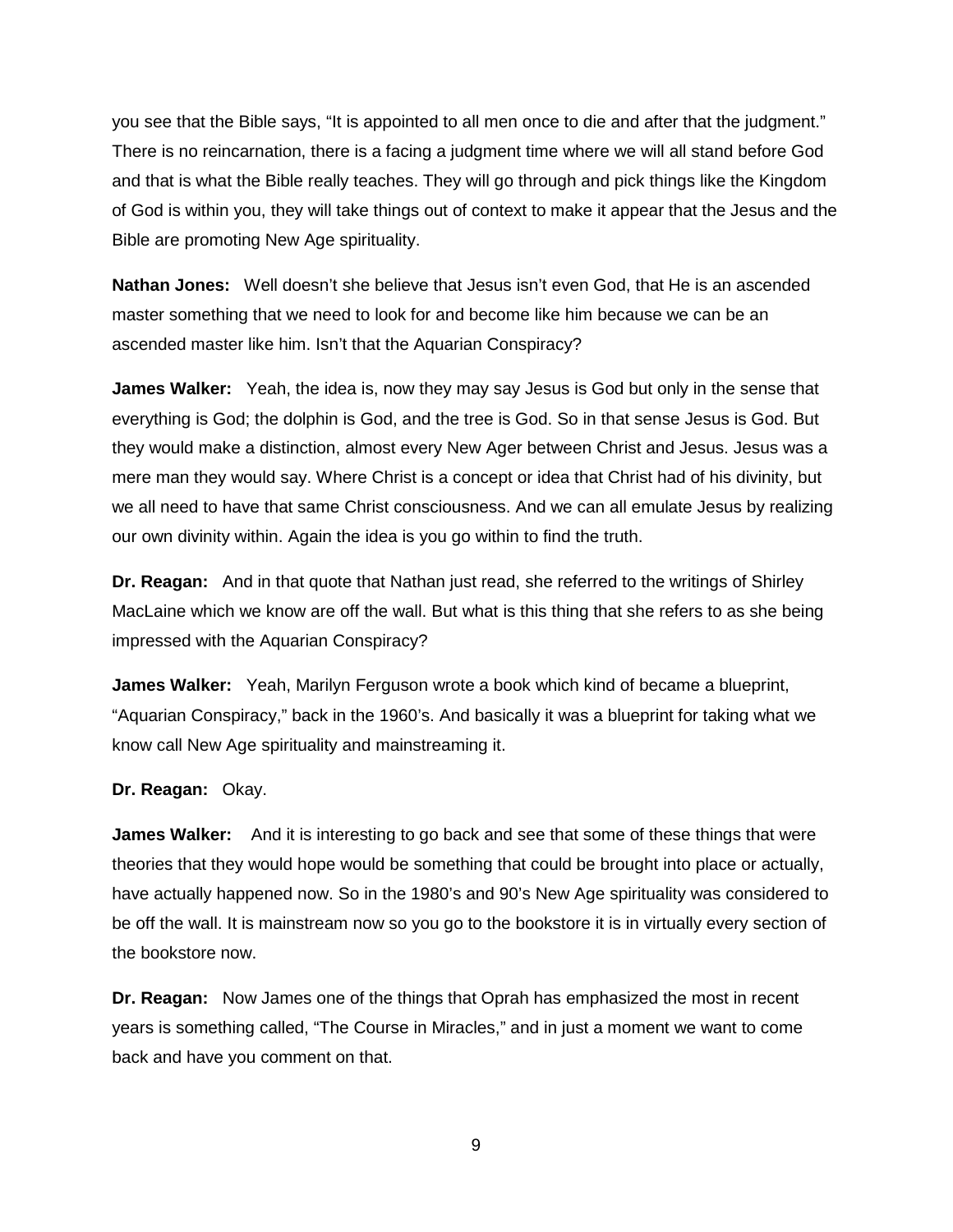## **Part 3**

**Dr. Reagan:** Welcome back to Christ in Prophecy and our interview of James Walker. James back in 2008 Oprah announced that she was going to start offering a year-long course on her satellite radio program entitled, "A Course in Miracles," what was that all about?

**James Walker:** Well, "A Course in Miracles," is a New Age classic going back the foundation of it in the 1960's actually. There was a woman named Helen Schucman who is a psychiatric practitioner, a clinical psychiatrist who heard a voice in her head. And that voice identified itself as Jesus and said, "This is a course in miracles, please take notes." And so over the next years as she gets these dictated information, which is really channeling back to what we talked about earlier, channeling, this voice telling her, my name is Jesus she begins to take notes. Up comes this book, it is about this thick.

**Dr. Reagan:** It is called automatic writing isn't it?

**James Walker:** It is similar to automatic writing, but it is a form of channeling, and inner dictation and she comes up with a book about this thick entitled, "A Course in Miracles." Now Marianne Williamson later writes a book called, "A Return to Love," which is based on the principles found in "A Course in Miracles." Now Helen Schucman died in the early 1980's but this has become a classic in New Age circles. The teaching that Jesus, this spirit calling himself Jesus tells us that everything that we are seeing right now is actually a dream.

**Dr. Reagan:** A dream yes.

**James Walker:** It's not here.

**Dr. Reagan:** No reality.

**James Walker:** There is no reality. We are actually in Heaven right now sleeping safely in Heaven and all this that we are seeing right now is an illusion.

**Nathan Jones:** Bad dream then?

**James Walker:** This is another New Age teaching that is borrowed from some Eastern Religions called Maya. The idea of Maya is that everything that we see is an illusion and many forms of New Age once you understand that you can change reality by the powers of your mind. You can visualize or say the right words, speak into existence or think the right thoughts, like the, "Secret," which is another thing that Oprah pushes real hard. And you can create your own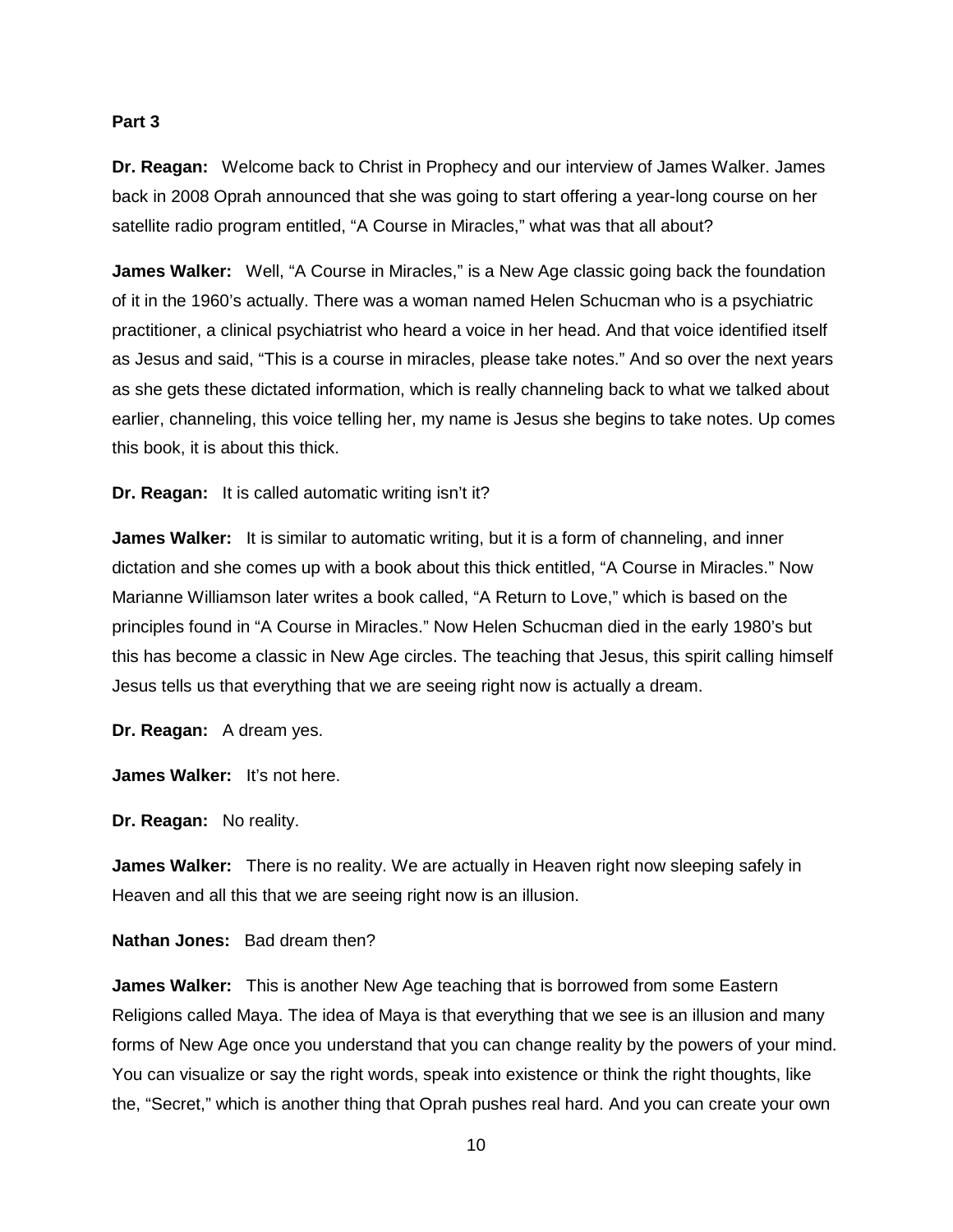reality. Well that is all based on the idea that there is no independent self-identified reality outside what we project from our minds. This is the core teaching found in this year long course that Oprah puts out.

**Dr. Reagan:** This is eastern religion gone to seed.

**James Walker:** Absolutely.

**Dr. Reagan:** Yet Oprah pushed this for a year on her radio program.

**James Walker:** For a whole year.

**Nathan Jones:** Some of the teachings that she made them say every day, I just couldn't believe it. "A slain Christ has no meaning," the audience all repeats that, "A slain Christ has no meaning." "The journey to the cross should be the last useless journey." I mean…

**Dr. Reagan:** The last what kind of journey?

**Nathan Jones:** Useless journey.

**James Walker:** Useless.

**Nathan Jones:** Yes, do not make the pathetic error of clinging to the old rugged cross. It goes on and on like this, it is constantly attacking the Bible and Jesus' divinity.

**James Walker:** Yeah, this is not just some innocuous self-help. This is an antithesis to Christianity, this goes at the heart of sin. And again this idea of Maya you are going to reject the whole idea of sin, sickness and death. We find the same thing in Christian Science, we find the same thing in Unity School of Christianity, we find the same thing in the Church of Religious Science. All this is part and parcel of New Age forms of spirituality.

**Dr. Reagan:** Nathan you came across some quote in one of the books I think by was it Butterworth? Entitled, "Discover the Power Within You," that very title is a tip off.

**Nathan Jones:** Eric Butterworth in one of his important books he said okay, in this he says, "Jesus did not come to teach us how divine he was."

**James Walker:** Now is this Oprah quoting Butterworth?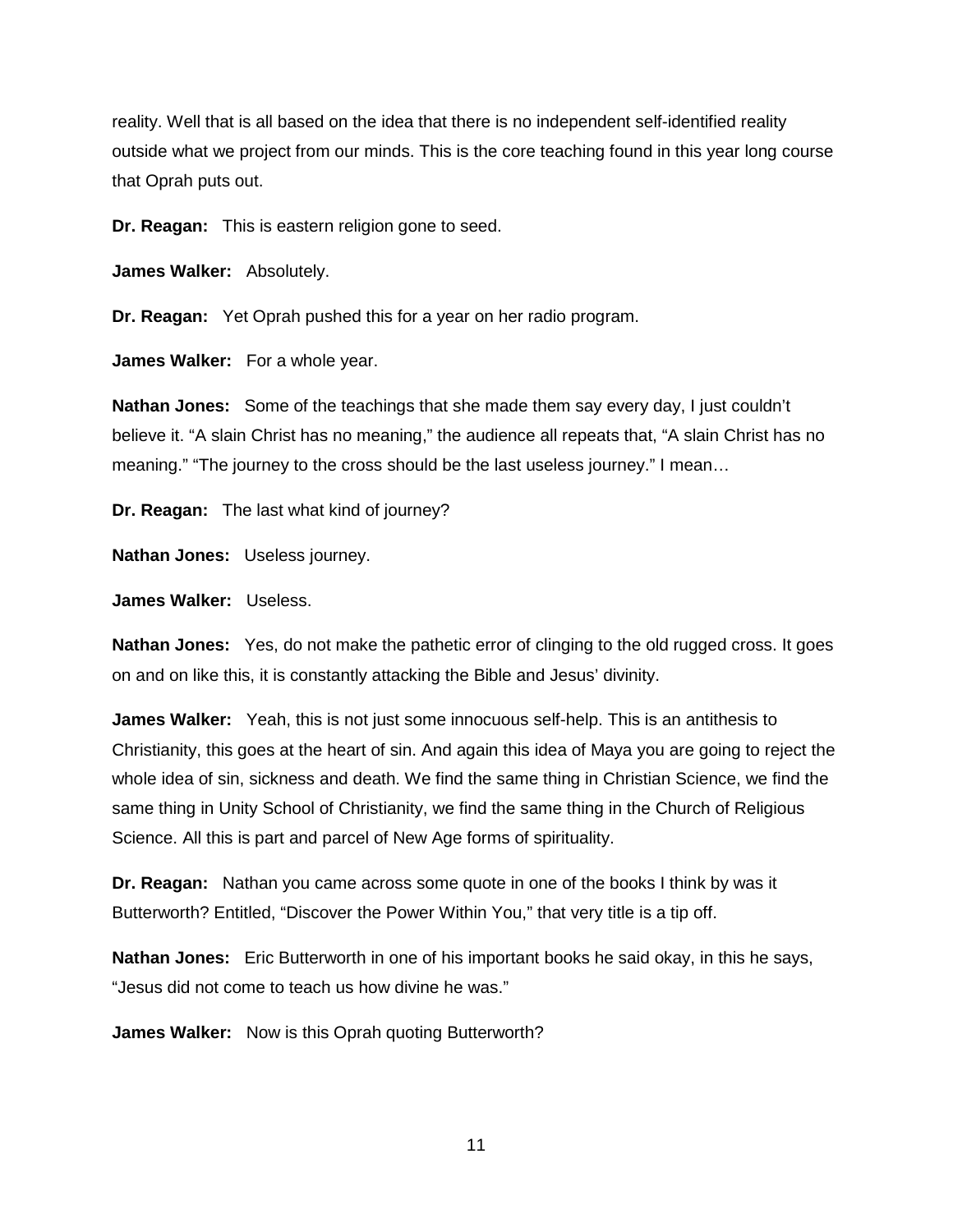**Nathan Jones:** No this is Eric Butterworth's book. But she did state his book. "Jesus did not come to teach us how divine he was, but to teach that divinity is within each of us." Now that to me sounds like the Garden of Eden, the first temptation.

**Dr. Reagan:** And Oprah said of that she said her quote, "That if Jesus did claim exclusive divinity, then He was the biggest egotist that ever lived."

**James Walker:** Yeah. It really is always going to come back to the Garden of Eden. Now Eric Butterworth was one of the most renowned teachers, philosophers in the area of something called Unity, Unity School of Christianity which is a New Age religion. He died I think in 19 or 2003 or something like that, but he was one of the biggest teachers of Unity School of Christianity and this whole idea of New Age. So this is one of Oprah's mentors as she appreciates what he has to say. It is an attack on the deity of Christ, and it always comes back to the Garden of Eden with what the serpent told Eve, "You will not surely die." This is a promise of immortality apart from the God of the Bible through reincarnation or whatever means, you are not going to really die. Secondly your eyes are going to be opened, this is what the New Age calls enlightenment, in this enlightened state the third is the kicker you will be as God.

### **Dr. Reagan:** Yes.

**James Walker:** What they are going to teach you is that you are God you just don't know it. This parallels exactly what happened in the Garden of Eden with the temptation of Eve from the serpent.

**Dr. Reagan:** You know all this reminds me of something that happened to me years ago back in the mid 80's when I was speaking on cults at a conference in Denton, Texas. And I mentioned that the Unity Church is a cult and I gave some reasons. And afterwards two college kids because Denton is a big college center with a couple of universities there came up to me two girls and they were incensed and they said, "How dare you call the Unity Church a cult. We are a member of the Unity Church." And I said, "Well does your preacher ever preach from the Bible?" "Well not really they talk about philosophy and so forth." They said, "In fact we got so upset about that we went to our pastor and we said, 'Will you preach a Bible sermon?' and he did." And she pulls out this envelope and she has the notes on the back she said, "This is the sermon that he preached last Sunday, "Why Jesus Believed in Reincarnation." I said, "Oh that is very interesting did he give any quotes?" "Oh, yes he said, 'You cannot go to Heaven unless you are born again.'" This is the kind of deception that exists and it is New Age stuff.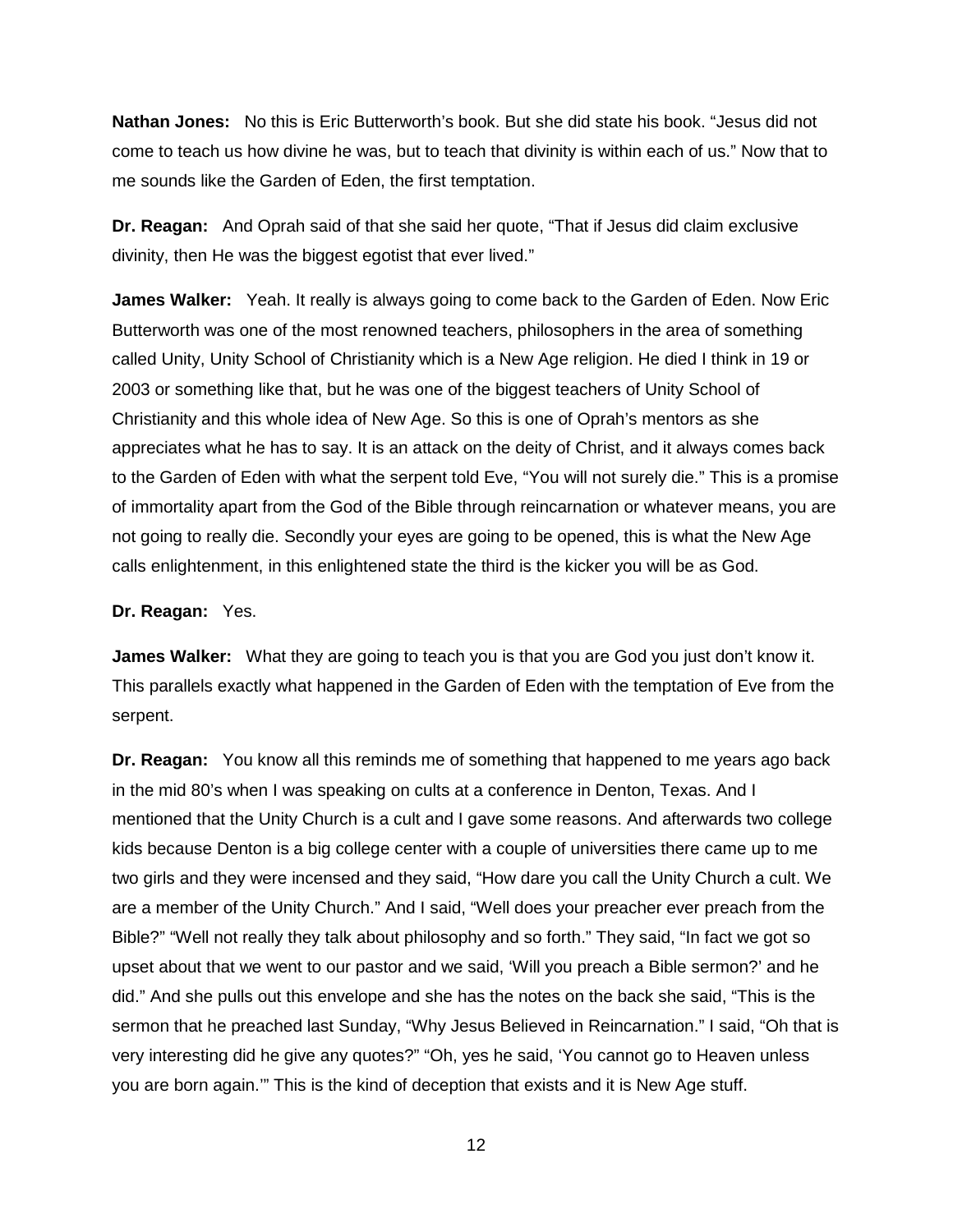**James Walker:** Yeah, absolutely. And Oprah is just again she may be one of the most visible signs of this, but what has happened to Oprah this transition from traditional Christian worldview to New Age spirituality is being repeated millions of times across our country and Oprah is the main leader.

**Dr. Reagan:** And the ultimate apostasy it seems to me that all this leads to is one that she has mouthed herself, and that is this, regarding the question of whether there are many roads to God Oprah made this comment, "There could not possible be only one way to God. Does God really care about your heart or whether you call His Son Jesus?"

**James Walker:** The problem with pluralism; you are always going to find that the false religions are going to say that there are many paths, many roads, many ways to whatever you call God. And the truth of the matter is; that is a very appealing doctrine.

**Dr. Reagan:** Oh, this is the age of tolerance.

**James Walker:** And if God came to me and said James how would you like it to be? Maybe I would vote that way. But see God never asked me. And did you get to vote on that?

**Nathan Jones:** Not at all, not at all.

**James Walker:** So we have to if we are Christ followers we are bound to go with what Christ Himself said. And Christ made it clear when He said, "I am the way, the truth, and the life no one comes to the Father except through me." Now on our website we have the video of Oprah actually saying that. She gets all on that.

**Dr. Reagan:** I urge people to go see that video, because she has a debate with a woman who says, and she is just appalled, "How can you say Jesus is the only way?"

**James Walker:** We are not misquoting Oprah. Oprah clearly teaches that there are many paths, many ways to whatever you call God.

**Nathan Jones:** Your wonderful article has all the footnotes. I mean if people say that you are just shooting from the hip, but all the quotes from and the shows are all back there in the index so people can see it.

**Dr. Reagan:** And you can find that article on the homepage of your website right?

**James Walker:** Watchman.org.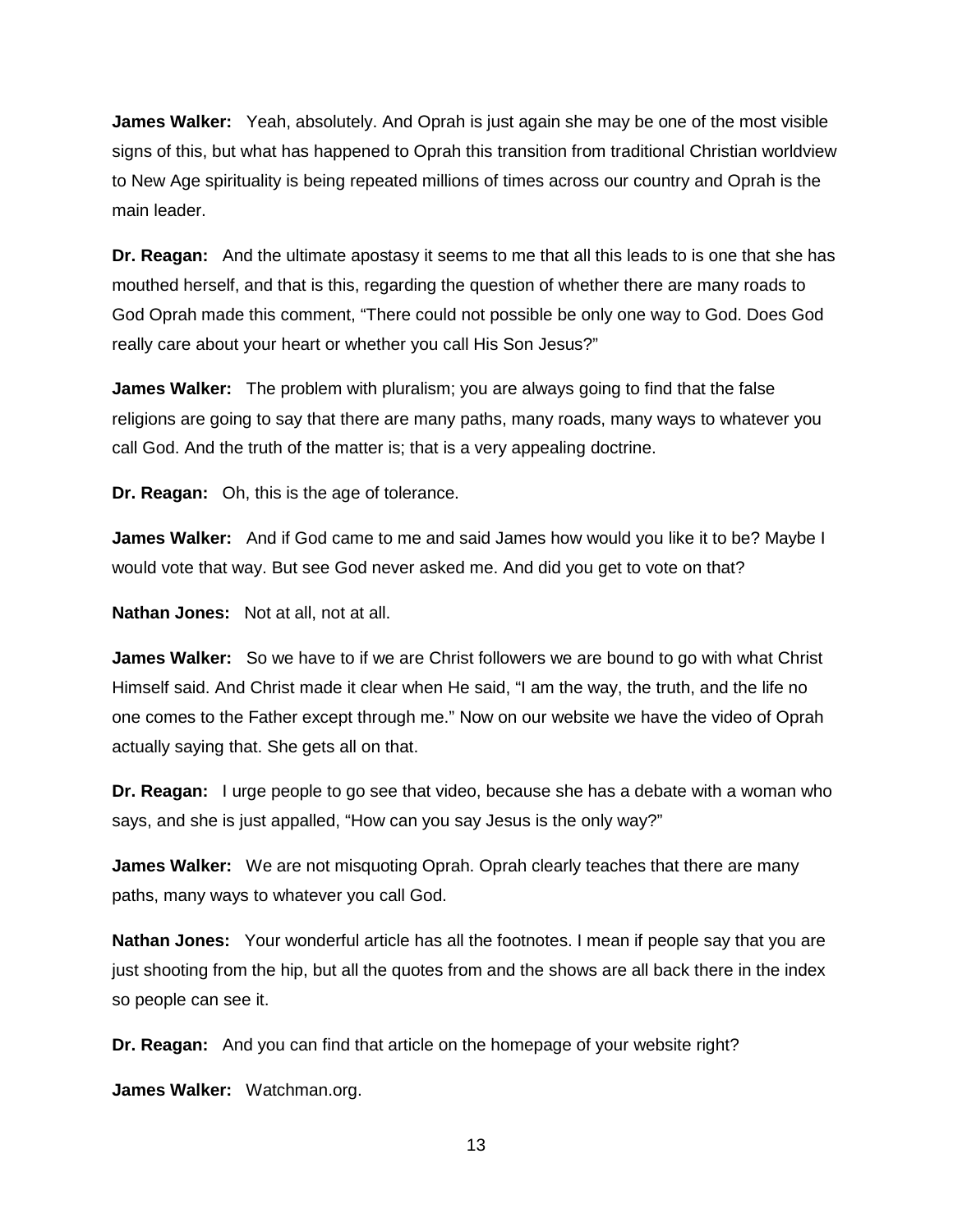**Dr. Reagan:** Tell our viewers again how to get to your website.

**James Walker:** It's [www.watchman.org,](http://www.watchman.org/) right on the homepage if you scroll down a little bit you will see a picture of Oprah, you can go there and watch the video for yourself. You can also download our article, "The Gospel According to Oprah," and we document, we give you the sources for where we are getting this so you can follow up on the research as well.

**Dr. Reagan:** And the other thing folks that you can do at his site is that you can go there and use their search engine, so that if you are interested in Jehovah's Witness, Seven Day Adventist, Oneness, whatever you can just type that in and it will take you to articles on the site, right?

**James Walker:** Absolutely.

**Dr. Reagan:** And they are wonderful, I use the site all the time, I really do. It is a great site; I don't know how you get so many articles. Man you guys must do nothing but sit around and write all the time. You ever get sued?

**James Walker:** Yes, that is a whole another program. We have been sued twice by the Church of Scientology.

**Dr. Reagan:** Oh well they are professionals. I mean they are professionals they sue everybody, everybody. They just try; all they want to do is just intimidate you so you won't talk about them, yeah. But they don't ever get anywhere really with those. They just make you spend a lot of money.

### **James Walker:** Yes.

**Dr. Reagan:** Okay. Well any final comments you want to make about cults. Again I would like you to tell our viewers the most important thing about how can they avoid being deceived. Look right into that camera and tell them.

**James Walker:** Again what we have to do is we have to be able to understand the Word of God in context, not bits and pieces here and there to know the truth. The best way to recognize any counterfeit is by knowing the genuine. And the genuine is presented by God through His Word, through the Old and New Testaments and that is our best defense on being able to recognize the cults is by knowing the genuine.